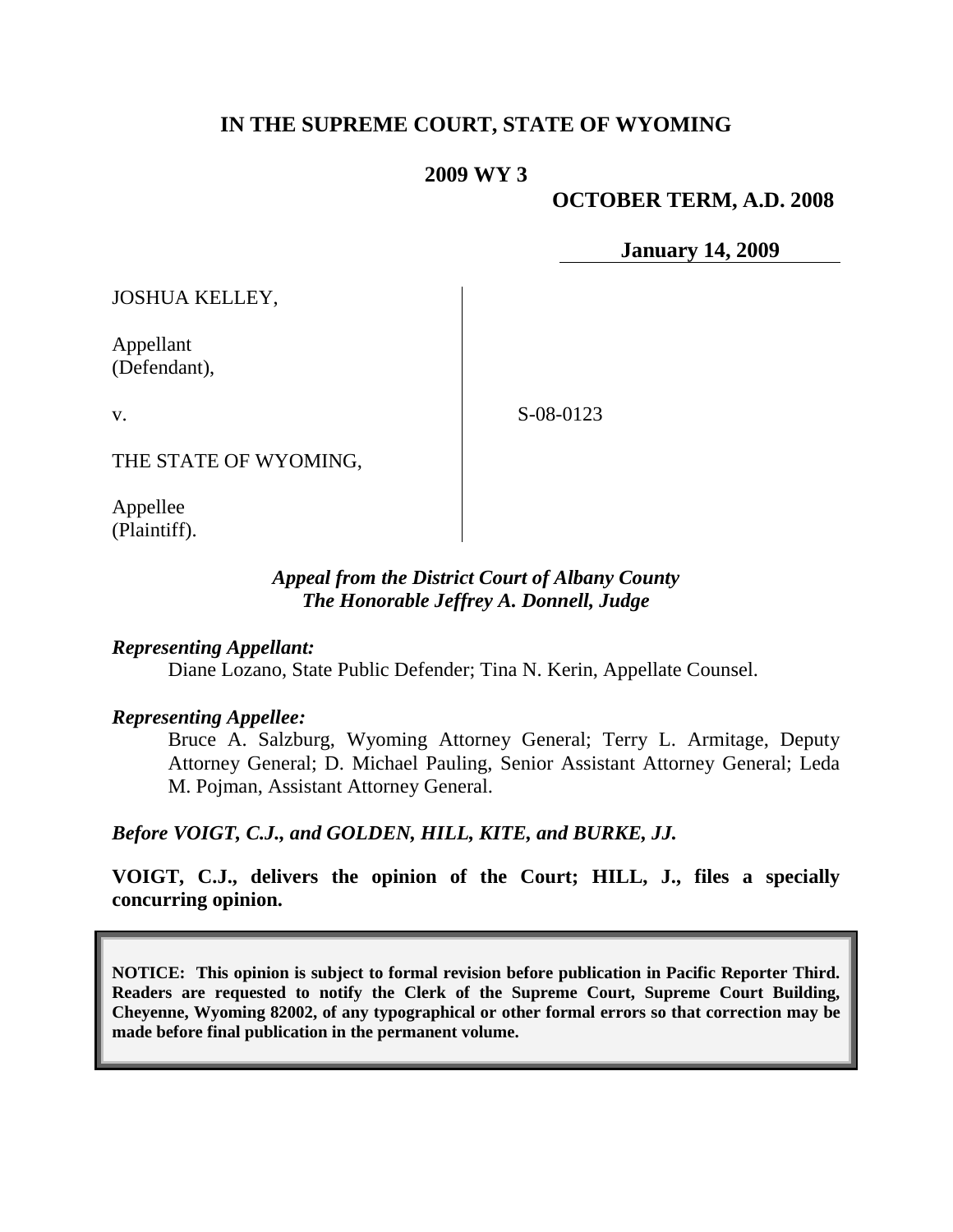## **VOIGT, Chief Justice.**

[¶1] The appellant contends that his constitutional right to equal protection of the laws was violated when the district court arbitrarily and capriciously did not grant him firstoffender status under Wyo. Stat. Ann. § 7-13-301 (LexisNexis 2007). Alternatively, he argues that the district court's denial of first-offender status was an abuse of discretion. We affirm.

## **ISSUES**

[¶2] The appellant states the issues substantially as follows:

1. Was the appellant treated arbitrarily and capriciously when he was denied the benefit of disposition of his case under Wyo. Stat. Ann. § 7-13-301?

2. Did the denial of first-offender status violate the equal protection clauses of the United States Constitution and the Wyoming Constitution?

3. Did the district court abuse its discretion in its application of Wyo. Stat. Ann. § 7-13-301 in sentencing the appellant?

[¶3] The issue that we will address, however, because it is mandated by our standard of review when there has been no objection below, is whether the district court committed plain error in denying first-offender status to the appellant.

# **FACTS**

[¶4] A Felony Information was filed on November 5, 2007, in the Circuit Court of Albany County, Wyoming, charging the appellant with one count of burglary and one count of buying, receiving, concealing or disposing of property obtained in violation of the law. The appellant waived his right to a preliminary examination and his case was bound over to district court for trial. At arraignment, the appellant pled guilty to burglary pursuant to the following plea agreement, which was set forth verbally on the record by the prosecutor:

> THE COURT: Mr. [Prosecutor], I understand there is a plea agreement. Would you state that for the record, please?

> MR. [PROSECUTOR]: I will, Your Honor. Thank you. The plea agreement and recommendation is the defendant will plead guilty to Count I, burglary. The State will dismiss Count No. II. The defendant's agreed to full restitution to both counts, Counts I and II. And [Victim] has already given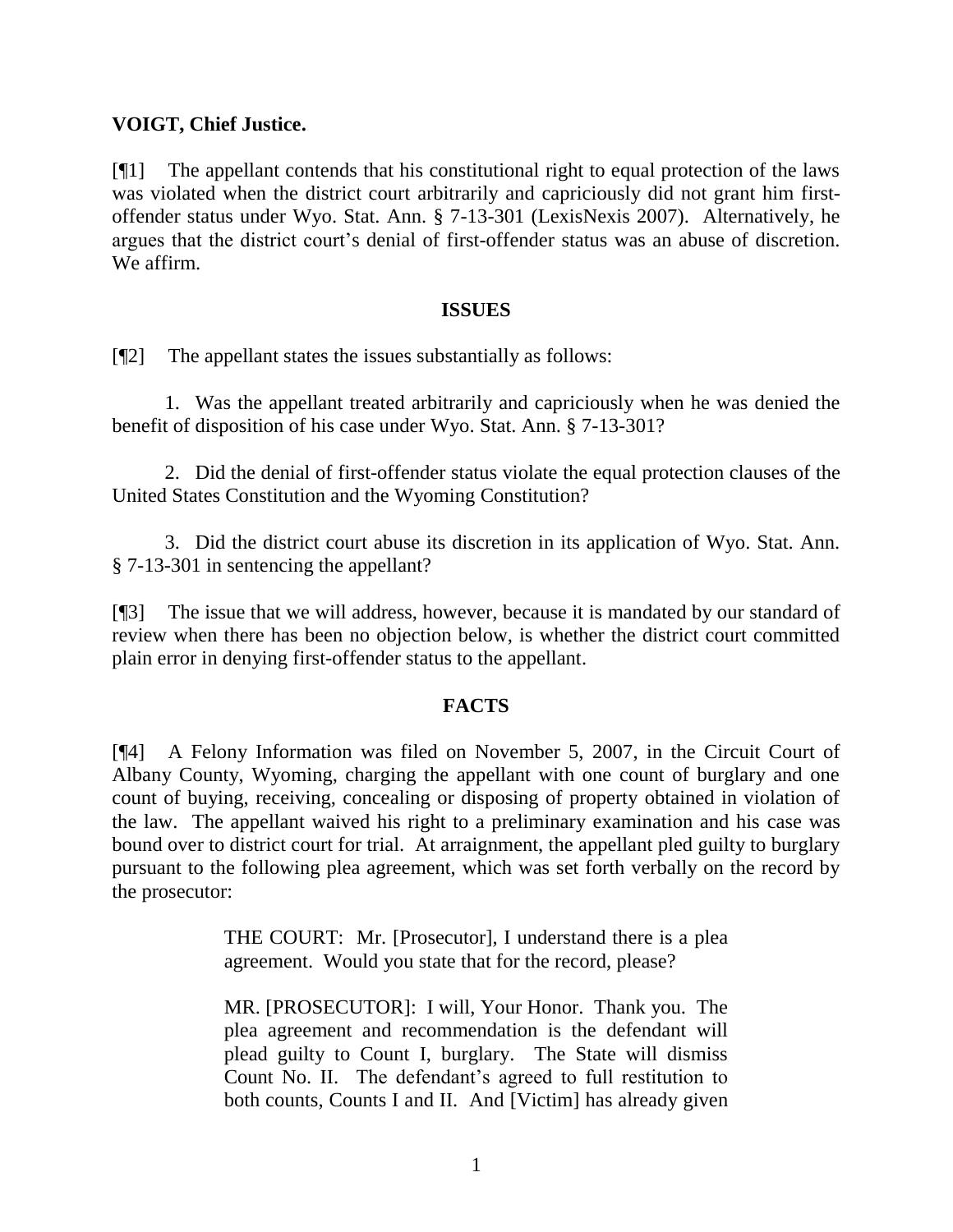a victim impact statement wherein they requested restitution in the amount of \$5,620. And that includes a \$5,000 reward, which, to be quite blunt, under the restitution statutes may or may not be granted by the Court. That would be a matter for the Court, if it went to hearing.

The defendant has agreed to pay that full amount, the \$5,620, as in his words, he has said he wants to take full responsibility for this situation. Simon Contractors has not yet contacted our office. The amount of their restitution will be determined before their [sic] sentencing.

The State, in return for this, will consent to the defendant being treated as a first offender under Wyoming Statute 7-13-301, and the State will, in fact, recommend that the defendant be treated as a first offender, due in large part to his willingness to stand up and pay the \$5,000 reward. "My attorneys explained to me that I may be able to fight that at restitution hearing, but I deserve to pay it. I'm going to take care of that." And so the State at his sentencing, will recommend first offender, as he took responsibility.

[¶5] In recognition of the plea agreement, the district court withheld adjudication and ordered a presentence investigation report. That report quoted the plea agreement and the State's recommendation for first-offender treatment, and included a recommendation for probation. The district court did not, however, grant the appellant first-offender status. Instead, the district court entered an adjudication of guilt and sentenced the appellant to incarceration for a period of three to five years. That sentence was suspended and the appellant was placed on supervised probation for a period of four years.

### **WYO. STAT. ANN. § 7-13-301**

[¶6] Wyo. Stat. Ann. § 7-13-301 provides in relevant part as follows:

(a) If a person who has not previously been convicted of any felony is charged with or is found guilty of or pleads guilty or no contest to any misdemeanor except any second or subsequent violation of W.S. 31-5-233 or any similar provision of law, or any second or subsequent violation of W.S. 6-2-501(a) or (b) by a household member as defined by W.S. 35-21-102 against any other household member or any similar provision of law, or any felony except murder, sexual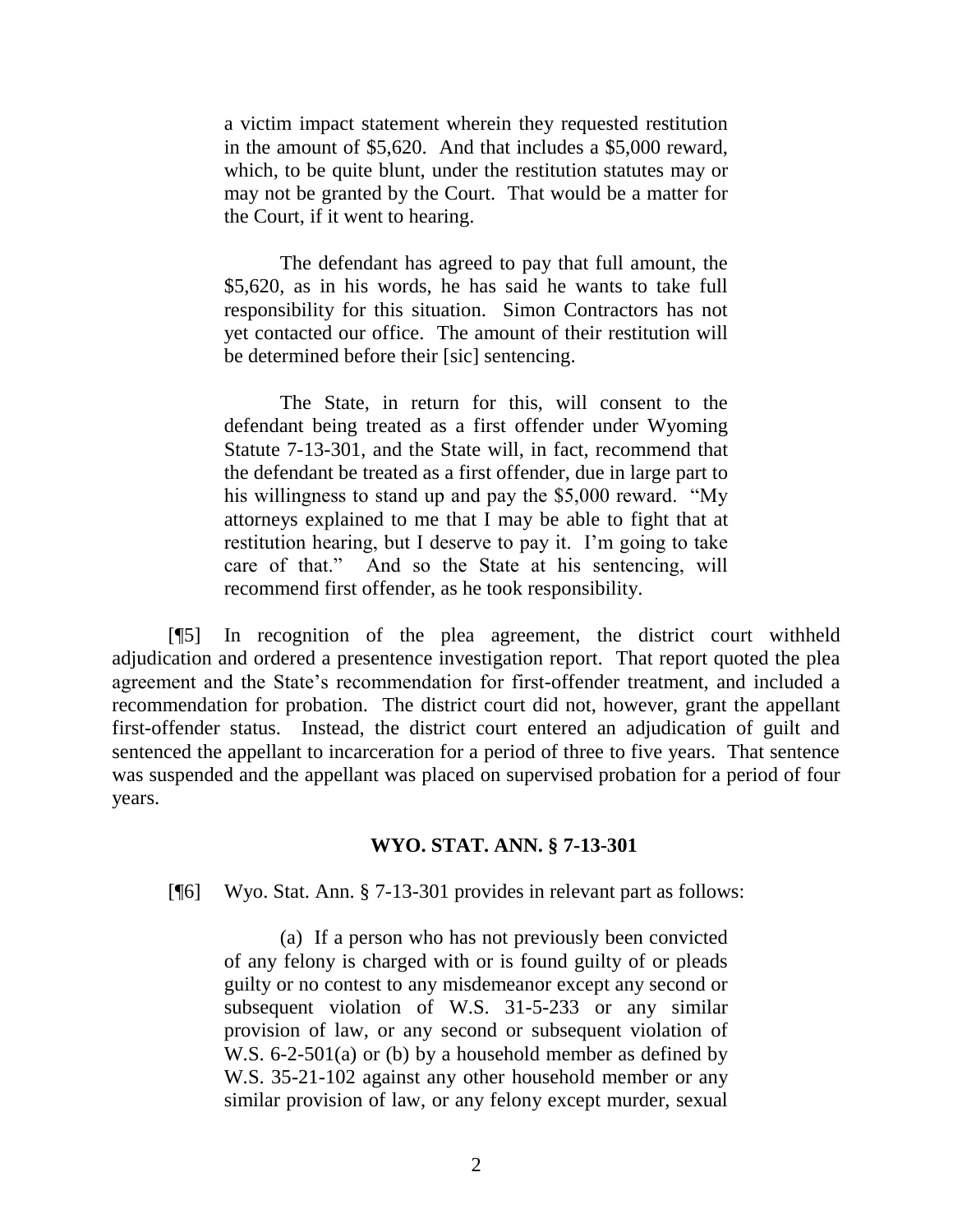assault in the first or second degree, aggravated assault and battery or arson in the first or second degree, the court may, with the consent of the defendant and the state and without entering a judgment of guilt or conviction, defer further proceedings and place the person on probation for a term not to exceed five (5) years upon terms and conditions set by the court. . . .

### **STANDARD OF REVIEW**

[¶7] Sentencing decisions generally are subject to review for an abuse of discretion. *Smith v. State*, 941 P.2d 749, 750 (Wyo. 1997). This sentencing discretion extends to the decision of whether to grant first-offender status under Wyo. Stat. Ann. § 7-13-301. *Rawson v. State*, 900 P.2d 1136, 1138 (Wyo. 1995). In exercising its sentencing discretion, the district court may consider a wide variety of factors and circumstances. *Gorseth v. State*, 2006 WY 109, ¶ 15, 141 P.3d 698, 703 (Wyo. 2006); *Cohee v. State*, 2005 WY 50, ¶ 4, 110 P.3d 267, 269 (Wyo. 2005). The appellant bears the burden of proving that the sentencing court abused its discretion by resting the sentence on "false or improper premises." *Peden v. State*, 2006 WY 26, ¶ 10, 129 P.3d 869, 872 (Wyo. 2006).

> "However, when no objection is made concerning the consideration of a particular factor, review is necessarily confined to a search for plain error. Plain error, as we have often stated, occurs when the record clearly shows an error that transgressed a clear and unequivocal rule of law which adversely affected a substantial right."

*Hirsch v. State*, 2006 WY 66, ¶ 31, 135 P.3d 586, 598 (Wyo. 2006) (quoting *Manes v. State*, 2004 WY 70, ¶ 9, 92 P.3d 289, 292 (Wyo. 2004)).

### **DISCUSSION**

[¶8] The appellant presents multiple arguments in this appeal, none of which get him past the plain error requirement that he show an error that violated a clear and unequivocal rule of law. First, in his constitutional argument, he quotes *Small v. State*, 689 P.2d 420, 425 (Wyo. 1984) (quoting *State v. Freitas*, 61 Haw. 262, 602 P.2d 914, 922 (1979)), for the proposition that "[t]he Equal Protection Clause mandates that all persons similarly situated shall be treated alike, both in the privileges conferred and in the liabilities imposed." In *Small*, this Court held that the habitual criminal statute did not violate equal protection principles in applying to involuntary manslaughter, but not to aggravated vehicular homicide. *Id.* at 429. Nevertheless, the appellant contends that the general principle espoused in *Small* was violated by the district court in his case when it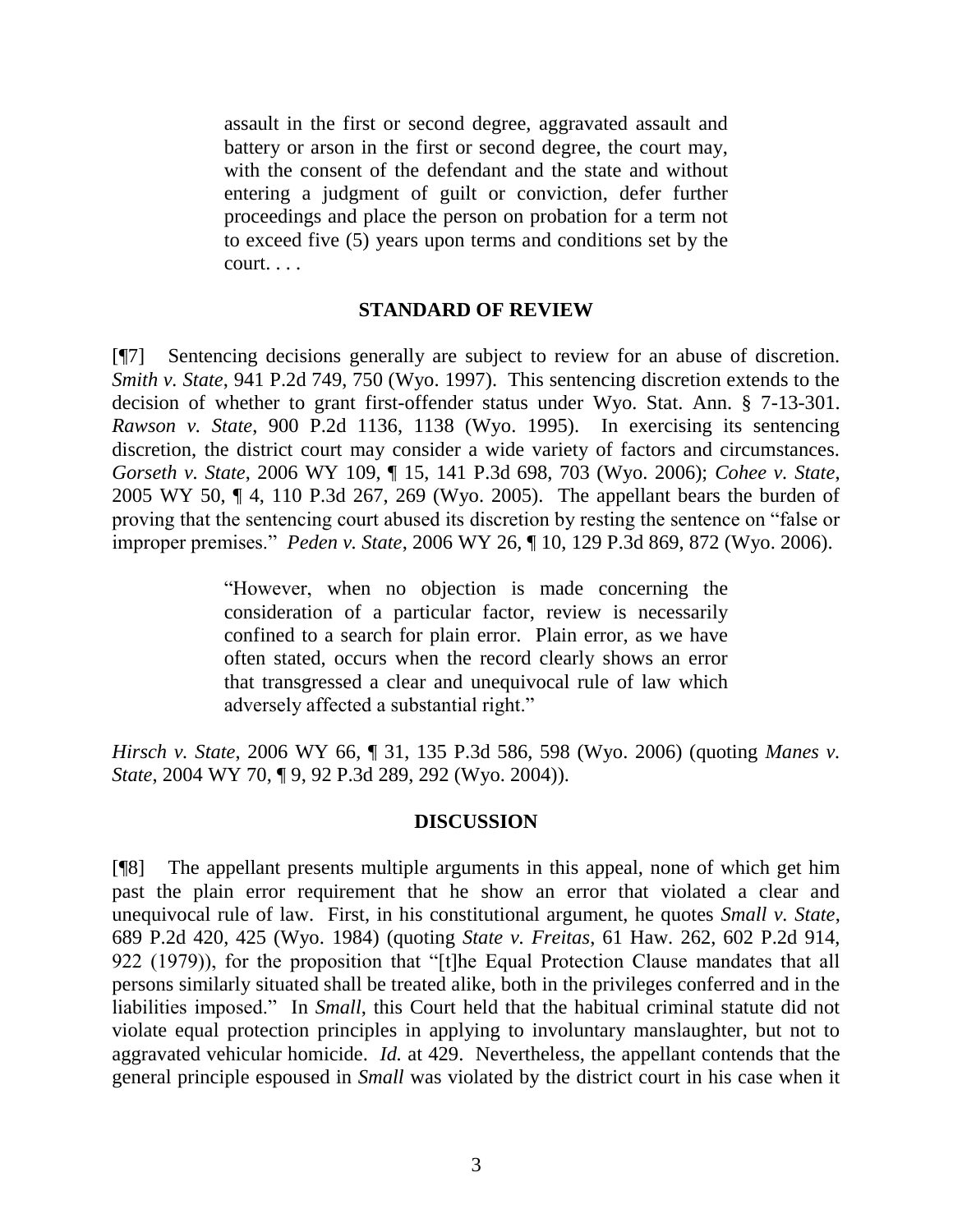denied to him first-offender treatment that would have been offered to others similarly situated. That argument is based upon the following comments by the judge at sentencing:

THE COURT: ....

It's interesting that when [Victim] is robbed, burglarized again, where do they post the reward fliers? All over town? Huh-uh. Wyo Tech. Because those seem to be the people that like to victimize that particular business again and again and again. And I'll tell you what, Mr. Kelley, I am sick of it. I am sick of having people come to town that don't live here and victimize the people that do live here and try to make an honest living.

[¶9] The appellant contends that this passage shows that, had he not been an out-oftown student attending the local automotive technical school, but instead had been a local resident, he would have received first-offender treatment, and that this disparity is a violation of his constitutional right to equal protection of the laws. To get the full flavor of the sentencing decision, however, the above passage must be read in the context of additional comments made by the court during the sentencing hearing:

> THE COURT: So what is it you were thinking here when you were over breaking into businesses in the middle of the night stealing extremely valuable property, packing it up, and I assume getting ready to sell it? And this was no accident. This wasn't a spur-of-the-moment thing. You clearly planned this, carried it out, kept this stuff for quite a while. What? You think you can just walk away from that?

. . . .

THE COURT: What I wanted to look at was what happened to [the appellant's accomplice], because I knew he had been here, and I couldn't remember exactly what that disposition was. And he's got three felony convictions and is off to the state pen.

It's interesting that when [Victim] is robbed, burglarized again, where do they post the reward fliers? All over town? Huh-uh. Wyo Tech. Because those seem to be the people that like to victimize that particular business again and again and again. And I'll tell you what, Mr. Kelley, I am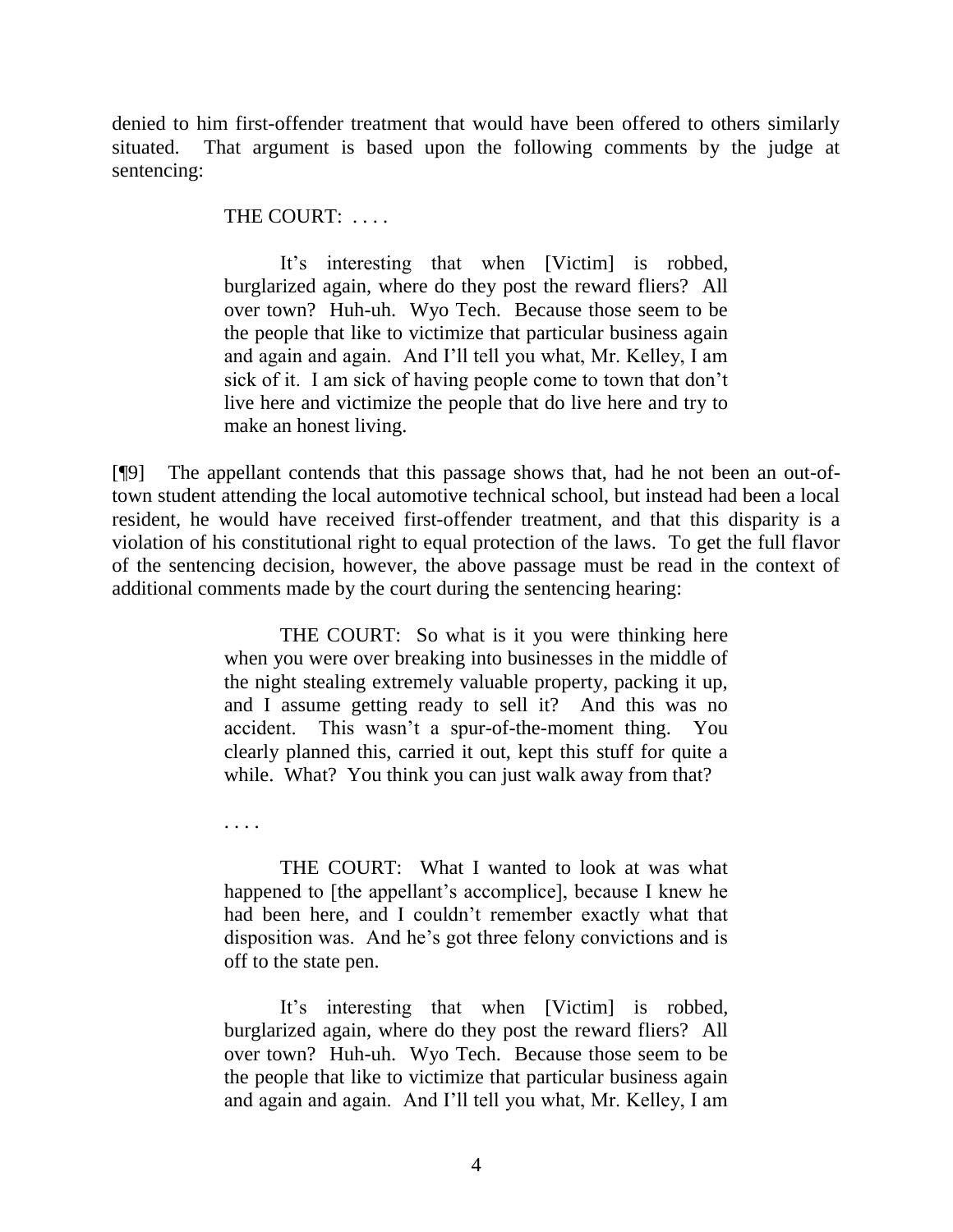sick of it. I am sick of having people come to town that don't live here and victimize the people that do live here and try to make an honest living.

First offender is on the table and I have given first offender treatment here a great deal of consideration in your case. And it is the kind of thing that is normally used for younger people like yourself when they go out and do something impetuous, spur-of-the-moment, stupid, and they really don't have the time to think about it or take it back afterwards, spray paint property, something like that. That's not what happened with you. You planned this. You and your friend went out and executed it. You rented a storage locker to store the stolen property. It stayed there for a long time. There was nothing impetuous about this. There was every opportunity in the world to, if not make it right, at least make it easier. You didn't do any of those things. And at the end of the day, it's time to send the message to Wyo Tech that when you victimize people here like you did, you can expect to go home with a felony conviction on your record, and that's what we are going to do today.

The only reason you are not going to prison, like your friend, is because you don't have any record, and because you have made some effort to show some remorse, if not accept responsibility. But I am just done with it. Time and time and time again. Enough is enough, Mr. Kelly [sic]. This is not first offender stuff. This was felony, middle-of-the-night burglary, entry of property. You knew what you were doing. You made your choices, and there are consequences to that. I'm sorry you didn't think more about it at the time.

[¶10] Clearly, the district court denied first-offender status to the appellant for two reasons: to punish the appellant for a premeditated night-time burglary, and to deter Wyo. Tech students from further such acts. The appellant has provided no cogent argument, and has presented no authority, in support of the theory that a judge abuses his or her discretion or violates the equal protection doctrine by considering as a sentencing factor the premeditated and invasive nature of the crime. Neither has the appellant shown that general deterrence—the deterrence of others—is an inappropriate sentencing factor. *See Cohee*, 2005 WY 50, ¶ 20, 110 P.3d at 274; *Wright v. State*, 670 P.2d 1090, 1093 (Wyo. 1983). Furthermore, the appellant presented no evidence below, and does not even suggest to this Court, that the district court's comments about burglaries by Wyo. Tech students were factually incorrect.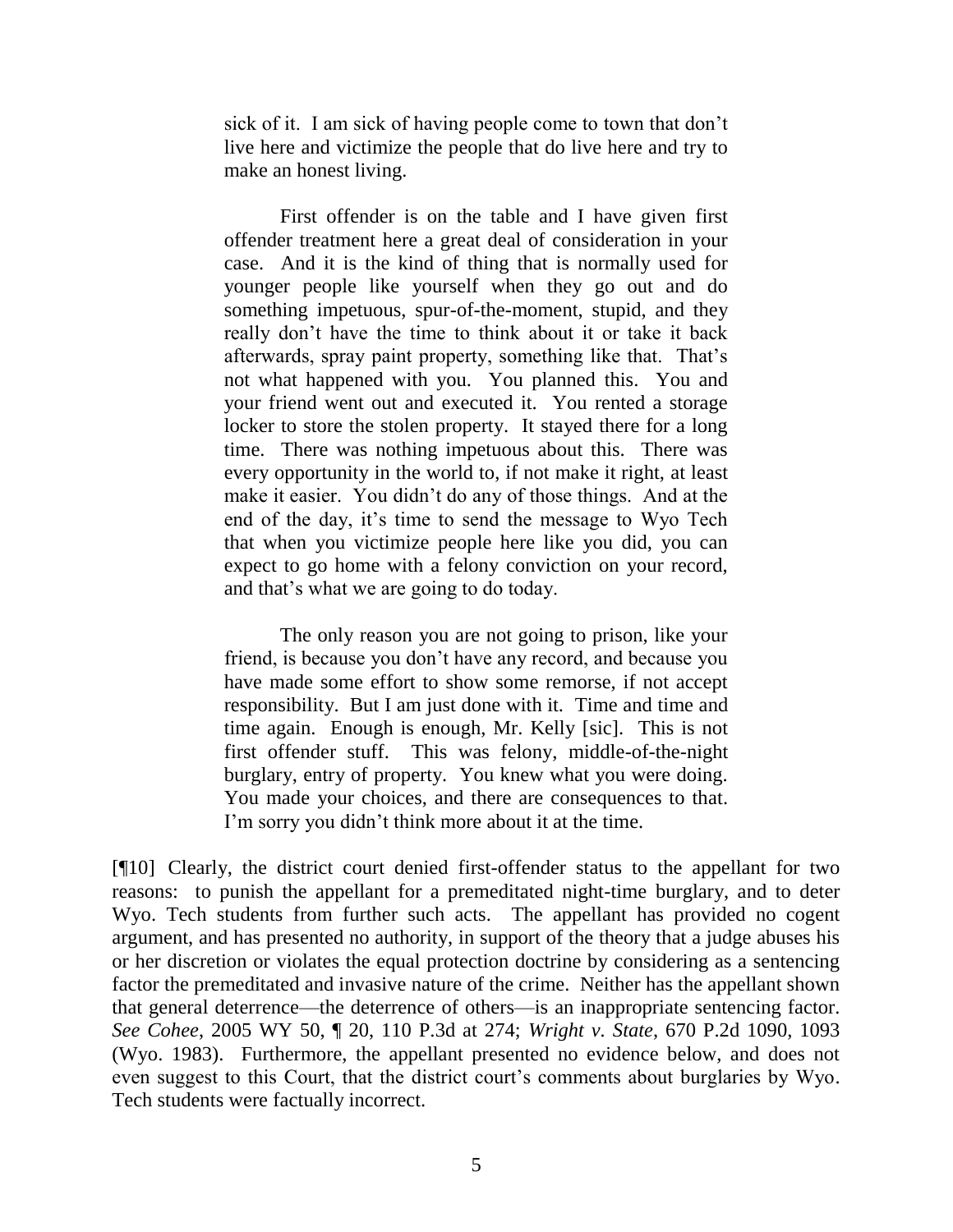[¶11] For the most part, the appellant's contentions that the district court's denial of first-offender status was either arbitrary and capricious or an abuse of discretion are subsumed in his constitutional arguments. He makes a separate abuse of discretion argument, however, to the effect that by refusing to grant first-offender status to a defendant convicted of a premeditated crime, while being amenable to granting such status to a defendant convicted of an "impetuous" crime, the district court applied a criterion not found in Wyo. Stat. Ann. § 7-13-301. We find this argument just short of nonsense. First, as mentioned above, the law is clear that a sentencing court has broad discretion in considering many factors about both the defendant and the crime. *See supra*  ¶ 7. Second, the appellant's position would replace the statutory word "may" with the word "shall." In short, the appellant's interpretation would require the sentencing judge, for any crime covered by the statute, and where the State has consented, to grant firstoffender status. The prosecutor's decision, and the sentencing judge's decision, however, are clearly distinct, and neither may impose its will upon the other in the application of the statute. *See Billis v. State*, 800 P.2d 401, 434-35 (Wyo. 1990); *Wright*, 670 P.2d at 1095.

### **CONCLUSION**

[¶12] The district court did not abuse its discretion and did not violate the appellant's right to equal protection of the laws by declining to grant the appellant first-offender status under Wyo. Stat. Ann. § 7-13-301.

[¶13] We affirm.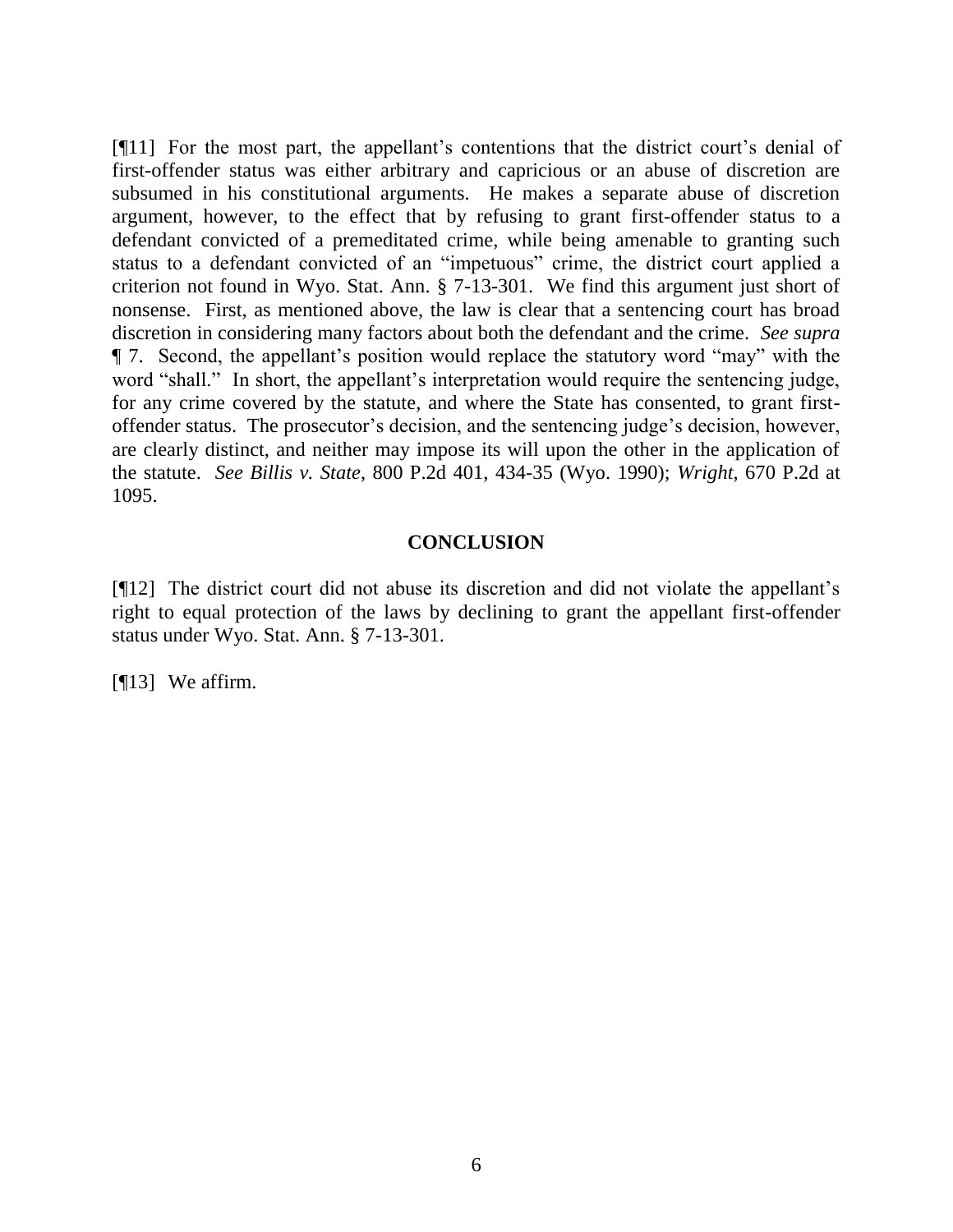**HILL, Justice**, specially concurring.

[¶14] I agree with the majority that Kelley has not adequately demonstrated that his substantial right to be sentenced for **his** crime was adversely affected by the district court in the process of imposing sentence. Furthermore, I agree that the district court did not abuse its broad discretion in imposing the sentence it ultimately did impose, despite the plea agreement and the State's unequivocal recommendation of that plea agreement:

> Sentencing decisions are normally within the discretion of the trial court. *Hamill v. State*, 948 P.2d 1356, 1358 (Wyo.1997). "A sentence will not be disturbed because of sentencing procedures unless the defendant can show an abuse of discretion, procedural conduct prejudicial to him, and circumstances which manifest inherent unfairness and injustice, or conduct which offends the public sense of fair play." *Smith v. State*, 941 P.2d 749, 750 (Wyo.1997). "An error warrants reversal only when it is prejudicial and it affects an appellant's substantial rights. The party who is appealing bears the burden to establish that an error was prejudicial." *Candelaria v. State*, 895 P.2d 434, 439-40 (Wyo.1995) (citations omitted) [overruled in part on other grounds by *Allen v. State*, 2002 WY 48, 43 P.3d 551 (Wyo.2002)]; see also *Robinson v. Hamblin*, 914 P.2d 152, 155 (Wyo.1996).

*Carothers v. State*, 2008 WY 58, ¶ 23, 185 P.3d 1, 14-15 (Wyo. 2008) (quoting *Lee v. State*, 2001 WY 129, ¶ 10, 36 P.3d 1133, 1138 (Wyo. 2001)).

[¶15] However, I am unable to agree that the language employed by the district court, which was directed to those who are students at Wyo Tech and who are from places outside Wyoming, can be condoned. 24 C.J.S. *Criminal Law* § 1997 at 24-25 (2006). I consider it an improper factor to have been considered under the circumstances of this case, and I think we need to say that.

[¶16] As an aside, I think the majority's reliance on the case *Wright v. State*, 670 P.2d 1090, 1093 (Wyo. 1983) is ill-advised. The *Wright* case had a long history in this Court, but the final decision, splintered as it was, was to step back from our initial decision. In *Wright v. State*, 707 P.2d 153, 157 (Wyo. 1985) we held:

> We conclude that the denial of probation to Grant Alan Wright was a departure from the trial judge's own practice which was not supported by any articulable valid reason in the record. Although a majority of the court concluded that